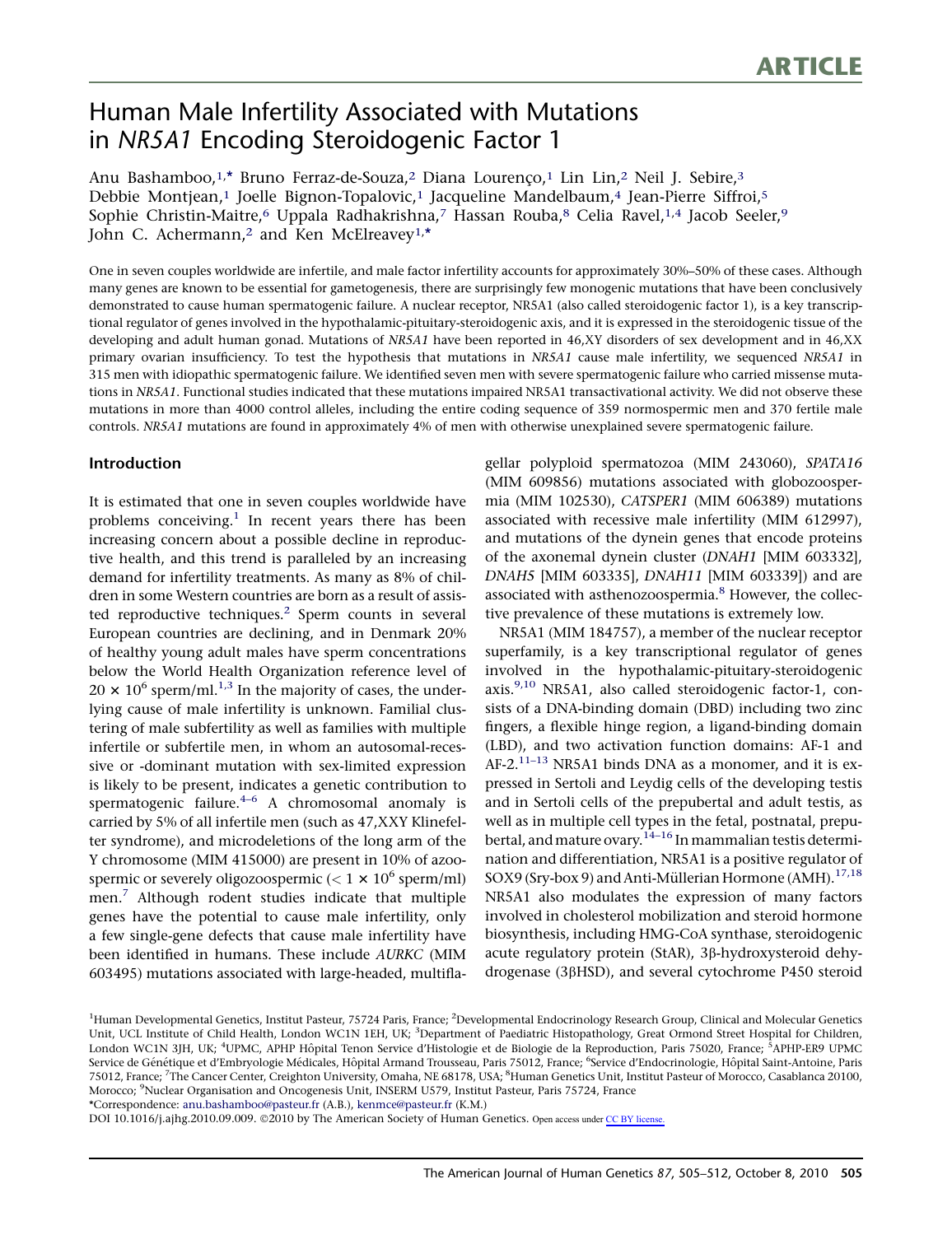hydroxylase (CYP) enzymes.<sup>[17](#page-6-0)</sup> Consistent with its key role in gonadal development, NR5A1 mutations are associated with a wide spectrum of phenotypes, including 46,XY partial and complete gonadal dysgenesis with or without adrenal failure (MIM 612965), penoscrotal hypospadias, micropenis with anorchidia, and 46,XX primary ovarian insufficiency (POI [MIM 612964]). $17,19$ 

Here, we demonstrate that heterozygous mutations in NR5A1 are also associated with severe spermatogenic failure in otherwise healthy men. In an analysis of 315 men seeking infertility treatment because of spermatogenic failure, we identified heterozygous missense mutations in seven men, each mutation located in the hinge region and proximal LBD of the protein. Each of the mutant proteins fails to transactivate gonadal promoters optimally. Our data increase the spectrum of phenotypes that are associated with mutations in NR5A1.

## Subjects and Methods

#### Patient and Control Populations

The study was approved by the Institut Pasteur institutional review board (RBM 2003/8). We obtained written informed consent from all patients, family members, and control subjects who participated in the study. A total of 315 men who had unexplained reduced sperm counts and were seeking infertility treatment were included in this study. All men were recruited from one infertility clinic in Paris. The men were of mixed ancestry, and they are representative of the local Parisian population. Patient ancestry was determined by self reporting, based on responses to a personal questionnaire, which asked questions pertaining to the birthplace, languages, and ethnicity of the participants, their parents, and their grandparents. Infertile men with known causes of infertility, including chromosome anomalies, Y chromosome microdeletions, cryptorchidism, hypospadias, occupational hazards, varicocele, and lifestyle factors, were excluded from this study. Control samples were obtained from the HGDP-CEPH panel, comprising 1064 DNA samples from 52 worldwide populations. Additional control samples consisted of 140 French men, 89 men of West African origin (kindly provided by Dr. Anavaj Sakuntabhai of the Institut Pasteur, Paris), and 96 men of North African origin. Although these men are healthy, their fertility and semen quality is unknown. To investigate the degree of rare genetic variation in NR5A1, we sequenced the entire open reading frame of NR5A1 in DNA from a panel of 370 fertile men (father of at least two children) and 359 men with normal semen parameters (European descent  $n = 331$ , North African descent  $n = 140$ , West African descent  $n = 63$ , Indian descent  $n = 156$ , East Asian descent  $n = 30$ , other descent  $n = 9$ ).

### Mutational Analysis of NR5A1

The coding exons of NR5A1 (exons 2–7; NM\_004959.4) were amplified from DNA extracted via conventional techniques from peripheral-blood lymphocytes of each individual and sequenced in accordance with protocols described elsewhere.<sup>[19](#page-6-0)</sup>

#### Site-Directed Mutagenesis

NR5A1 expression vectors containing the p.Pro131Leu, p.Arg191Cys, p.Asp238Asn, and p.Gly212Ser variants were generated by site-directed mutagenesis (QuikChange, Stratagene) with the use of wild-type (WT) human NR5A1 cDNA in a pCMX expression vector as a template.<sup>[19](#page-6-0)</sup> The entire coding sequence of all mutant plasmids was confirmed by direct sequencing prior to functional studies.

#### Transient Gene Expression Assays

Transient gene expression assays for the assessment of NR5A1 function were performed in 96-well plates (TPP) with the use of either human embryonic kidney (HEK) 293T cells or a mouse embryonic stem cell line (E14), Fugene 6 transfection reagent (Roche no. 1 814 443), and a Dual-Luciferase reporter assay system (Promega) with pRLSV40 Renilla luciferase (Promega) expression as a marker of transfection efficiency. pCMX\_WT or mutant NR5A1 expression vectors (10 ng/well) were cotransfected into HEK293T cells with reporters containing NR5A1 (SF1) responsive minimal promoters (murine Cyp11a1, human  $A$ MH) (10 ng/well).<sup>[20,21](#page-6-0)</sup> Cells were lysed 48 hr later, and luciferase assays were performed with the use of a FLUOstar Optima fluorescence microplate reader (BMG Labtech). All data were standardized for Renilla activity. Results are shown as the mean  $\pm$  SEM of three independent experiments, each performed in triplicate. A previously described inactivating mutation of NR5A1, p.Gly35Glu, was included as control in the transactivation studies. $21$ 

#### Cellular Localization Studies

WT NR5A1 cDNA was cloned into a pAcGFP-C1 vector (Clontech) to allow expression of GFP-tagged NR5A1. NR5A1 mutations were introduced by site-directed mutagenesis. Plasmids (0.8 mg/well) were transfected into tsa201 cells with the use of Lipofectamine 2000 (Invitrogen), and images were obtained 24 hr later with a Zeiss Axioskop microscope and camera.

### In Vitro Protein Expression

An in vitro rabbit reticulocyte-coupled transcription/translation system (TNT Quick Coupled Transcription/Translation System, Promega) was used to express proteins from the vector constructs. The reactions were performed according to the manufacturer's instructions. In brief, biotin-labeled protein was expressed by incubation of 1 µg of vector DNA with reticulocyte lysate, amino acid mixture, RNasin, T7 RNA polymerase, and Transcend Biotin-Lysyl-tRNA (Promega) in a final volume of 25 µl at 30-C for 90 min.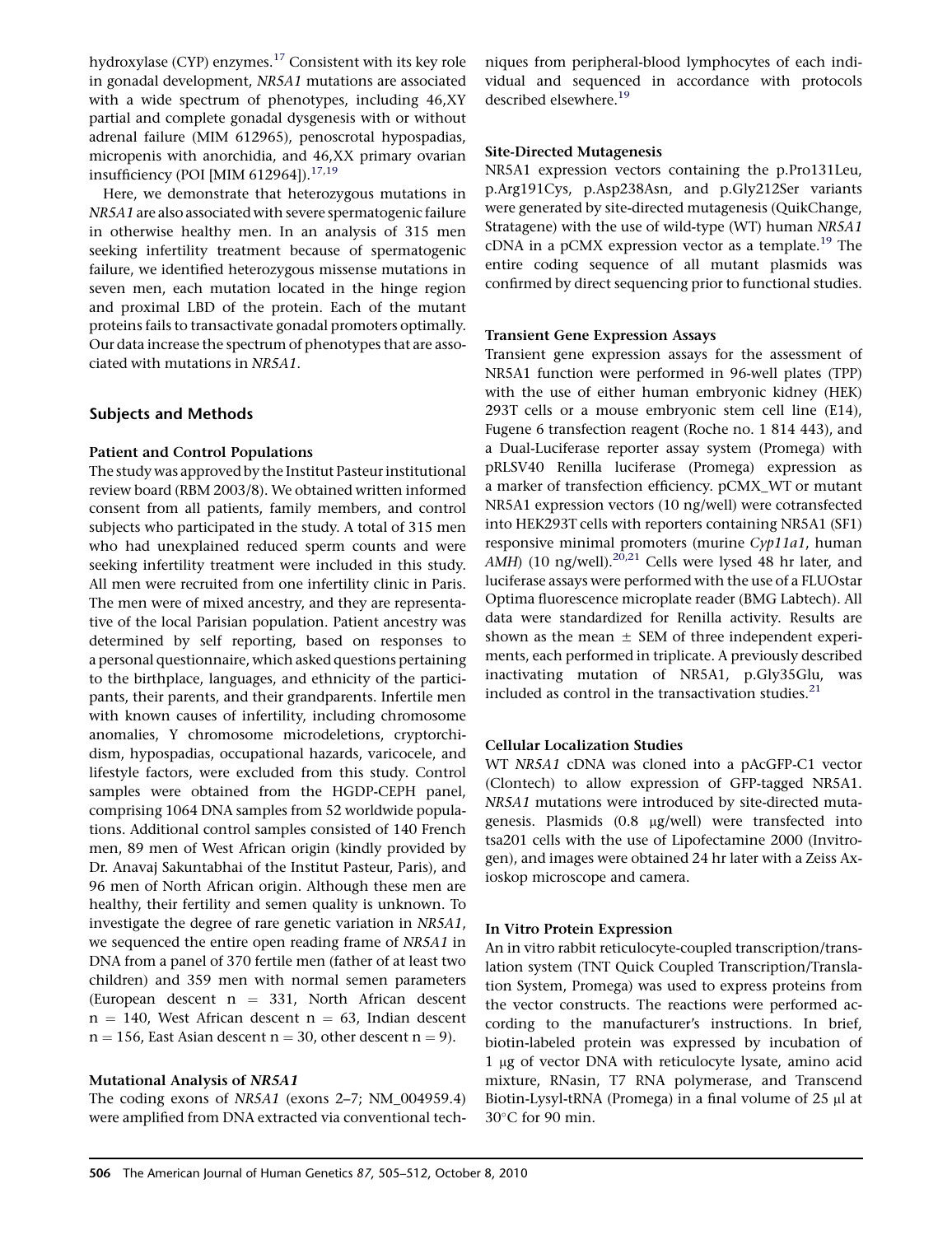#### Table 1. Mutations in NR5A1 Associated with Spermatogenic Failure

|                | Age at<br><b>Patient Investigation</b> | <b>Ethnic</b><br>Origin | Karyo-<br>type | <b>NR5A1 Mutation</b>                                               | Sperm<br>Count<br>$(10^6$ /ml)<br>$N:$ $>$ 20 $\times$<br>$10^6$ /ml | <b>FSH</b><br>(IU/I) N:<br>$1.0 - 10.5$ IV/I | LH.<br>(IU/I) N:<br>$0.7 - 8.0$ IV/I | <b>Testosterone</b><br>$(nq/ml)$ N:<br>$3.0 - 10$ ng/ml | <b>Inhibin B</b><br>$(pq/ml)$ N:<br>80-400 pg/ml |
|----------------|----------------------------------------|-------------------------|----------------|---------------------------------------------------------------------|----------------------------------------------------------------------|----------------------------------------------|--------------------------------------|---------------------------------------------------------|--------------------------------------------------|
| $\mathbf{1}$   | 42                                     | Congolese               | 46,XY          | p.Gly123Ala $(c.368G > C)/0$<br>p.Pro129Leu $(c.386C>T)^a$          |                                                                      | 72                                           | 34.3                                 | 0.49                                                    | <15                                              |
| 2              | 37                                     | Congolese               | 46,XY          | p.Gly123Ala $(c.368G > C)/0$<br>p.Pro129Leu (c.386C>T) <sup>a</sup> |                                                                      | NA                                           | NA                                   | NA                                                      | <b>NA</b>                                        |
| 3              | 29 and $31b$                           | Tunisian                | 46,XY          | p.Gly123Ala (c.368G>C)<br>p.Pro129Leu $(c.386C>T)^a$                | 12 and $6^{\circ}$ 5.1                                               |                                              | 4.3                                  | 5                                                       | 74                                               |
| $\overline{4}$ | 41                                     | Sri Lankan <sup>d</sup> | 46.XY          | p.Pro131Leu $(c.392C>T)$                                            | $\overline{0}$                                                       | NA                                           | NA                                   | <b>NA</b>                                               | NA                                               |
| 5              | 25                                     | Congolese               | 46XY           | p.Arg191Cys $(c.571C > T)$                                          | 0.3                                                                  | 18.8                                         | 10.7                                 | 5.7                                                     | <15                                              |
| 6              | 37                                     | French-<br>Vietnamese   | 46XY           | p.Gly212Ser $(c.634G>A)$                                            | 0.8                                                                  | NA                                           | NA                                   | NA                                                      | <b>NA</b>                                        |
| 7              | 41                                     | Egyptian                | 46,XY          | $p. Asp238Asn (c.712G > A)$ 0.7                                     |                                                                      | 15.1                                         | 6                                    | 3                                                       | 31                                               |

NA, not available.<br><sup>a</sup> Mutation was previously reported as associated with POI.

b Patient was evaluated over a 2 yr period.<br>
Fatient was evaluated over a 2 yr period. There was also a reduction in sperm motility and viability.<br>
<sup>d</sup> Mutation also observed in a woman with POI who is of Tamil origin (unp

#### Sumoylation of Mutated Proteins

In vitro sumoylation assays were carried out by incubating in vitro translated pCMXSF1 or p.Asp238Asn vectors with recombinant Aos1/Uba2 (370 nM), Ubc9 (630 nM), and SUMO (7  $\mu$ M) in 30 mM Tris, 5 mM ATP, 10 mM MgCl<sub>2</sub>, pH 7.5, at 33 $^{\circ}$ C as previously described.<sup>[22](#page-6-0)</sup>

#### Results

#### NR5A1 Mutations Were Identified in Infertile Men

In a screen of 315 men with unexplained spermatogenic failure who sought infertility treatment, we found seven heterozygous mutations in NR5A1 by direct sequencing (Table 1). The seven men carrying NR5A1 mutations did not report any other members of the family with phenotypes known to be associated with NR5A1 mutations, such as POI or 46,XY disorder of sex development (DSD), and there was no evidence of undervirilization, nor were there signs of adrenal insufficiency. No other family members were available for genetic analysis, so it is unknown whether the mutations are de novo. However, three men of African origin carried a double NR5A1 mutation (p.Gly123Ala/p.Pro129Leu; NP\_004950) that we have previously reported as being associated with POI in a girl of African origin, suggesting that this is probably a founder mutation.[19](#page-6-0) One man, who carried the p.Gly123Ala/ p.Pro129Leu double mutation, had a progressive loss of germ cell quantity and quality over a 2 yr period (Table 1). With one exception, NR5A1 mutations were associated with severe spermatogenic failure (Table 2). We did not observe mutations in men with mild oligozoospermia. These mutations were not observed in over 2100 control samples (4200 alleles), and no rare allelic variants were

found after analysis of the entire coding region of NR5A1 in 370 fertile (father of at least two children) or 359 normospermic men (Table 2). This indicates that these mutations are pathogenic. All mutations fall within the evolutionarily conserved hinge region (amino acids 95–225), or the proximal portion of the LBD of NR5A1 [\(Figure 1](#page-3-0)).

### NR5A1 Mutations Are Associated with Altered Hormonal Profile and Gonad Histology

Hormonal data were available for four of the men carrying NR5A1 mutations (Table 1). Testosterone levels were at the lower limit of the normal range in subject 7 and below the normal range in subject 1. Serum levels of inhibin B, a marker of spermatogenesis and a predictor of the presence of testicular sperm in men with nonobstructive

#### Table 2. Frequency of NR5A1 Mutations and Associated Phenotypes

| <b>Phenotype</b>                                                                      | No. of<br><b>Individuals</b> | <b>No. of Individuals</b><br>with Mutation<br>in NR5A1 |  |  |
|---------------------------------------------------------------------------------------|------------------------------|--------------------------------------------------------|--|--|
| Azoospermia<br>or cryptozoospermia                                                    | 103                          | $4(3.9\%)$                                             |  |  |
| Severe oligozoospermia<br>or OATs $< 1 \times 10^6$ /ml                               | 46                           | $2(4.3\%)$                                             |  |  |
| Moderate oligozoospermia<br>or OATs $1-10 \times 10^6$ /ml                            | 50                           | $1(2\%)$                                               |  |  |
| Mild oligozoospermia<br>or OATs 10–20 $\times$ 10 <sup>6</sup> /ml                    | 116                          | 0                                                      |  |  |
| Fertile <sup>a</sup>                                                                  | 370                          | 0                                                      |  |  |
| Normospermic <sup>a</sup>                                                             | 359                          | $\Omega$                                               |  |  |
| <sup>a</sup> The entire open reading frame of NR5A1 was sequenced in each individual. |                              |                                                        |  |  |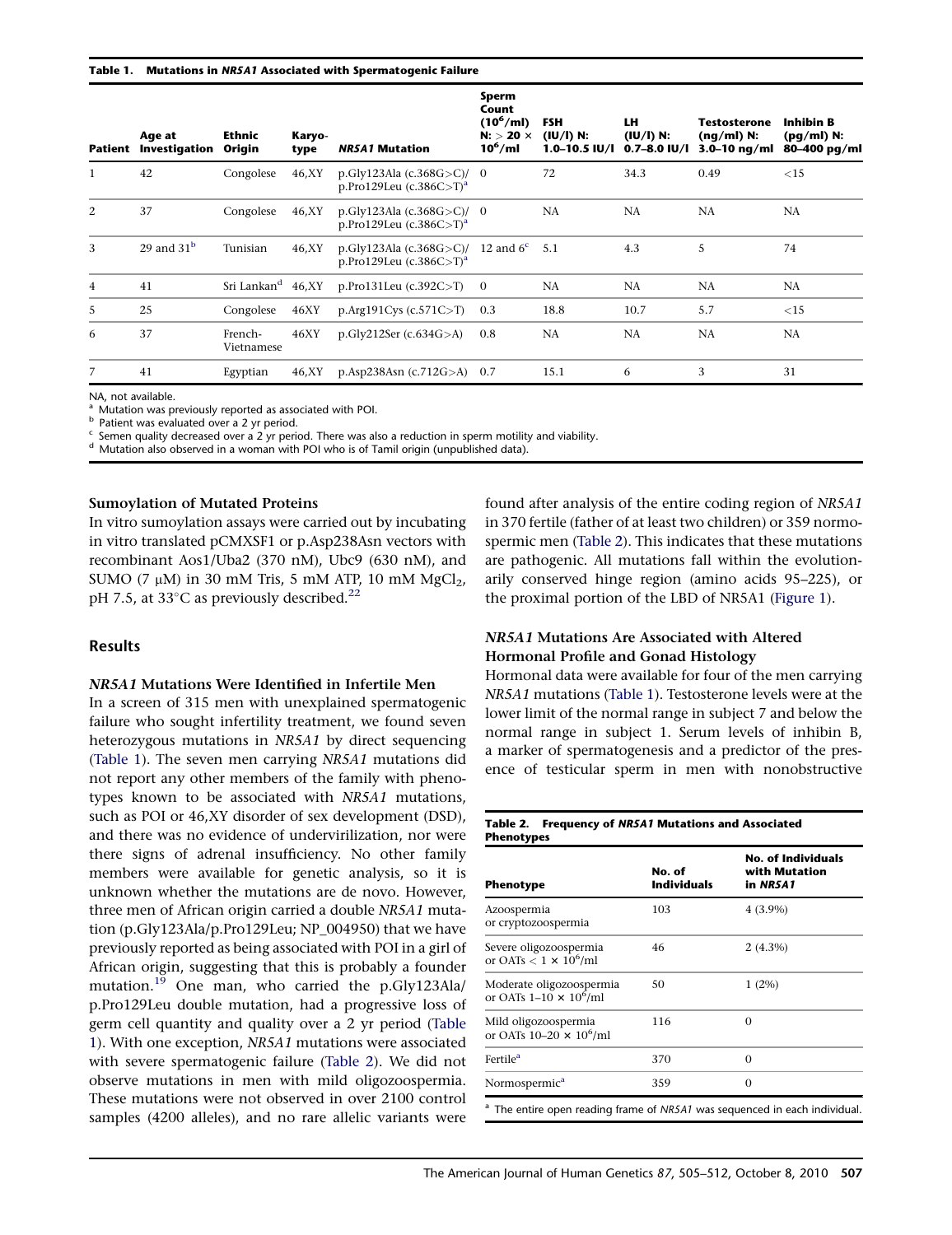<span id="page-3-0"></span>

Figure 1. Distribution of NR5A1 Mutations Associated with Spermatogenic Failure in Relation to the Protein The functional domains of the NR5A1 protein are shown. The DNA-binding domain containing two zinc-finger motifs is indicated. The FtzF1 box stabilizes protein binding to DNA. The hinge region is important for stabilizing the ligand-binding domain and interacts with other proteins that control NR5A1 transcriptional activity. The AF2 domain recruits cofactors necessary for NR5A1 transactivating activity. The position of the amino acid change and its evolutionary conservation are shown for each of the mutations identified.

azoospermia, were low in all four men. Serum follicle-stimulating hormone (FSH) and luteinizing hormone (LH) levels were elevated above the normal values in cases 5 and 1, whereas case 7 had elevated serum FSH and LH levels within the normal range. Gonadal histology was available for case 1, who carries the p.Gly123Ala/ p.Pro129Leu double mutation (Figure 2). This showed a hypoplastic testis with few germ cells and areas of marked fibrosis and hyalinization.

## NR5A1 Mutations Do Not Affect Nuclear Localization but Alter the Transactivation Ability of the Protein

To assess the impact of the NR5A1 mutations on nuclear localization, we generated WT and mutant GFP-NR5A1

constructs by cloning WT NR5A1 cDNA in frame into a pAcGFP-C1 vector to produce a fusion protein of NR5A1 with a monomeric green fluorescent protein (GFP) tag at its amino-terminal end. Mutant pAcGFP-C1- NR5A1 vectors were generated by site-directed mutagenesis, with the WT construct used as a template. The cellular localization of both WT and mutant GFP-NR5A1 fusion proteins (green), generated and expressed in tsa201 cells with the use of the pAcGFP-C1 vector, showed strong nuclear localization with relative nucleolar exclusion and very occasional nuclear subfoci [\(Figure 3](#page-4-0)).

To assess the functional properties of NR5A1, we performed site-directed mutagenesis by using WT human NR5A1 cDNA in a pCMX expression vector as a template.



Figure 2. Gonadal Histology of Subject 1 Photomicrographs demonstrating abnormal testicular histology showing areas of interstitial fibrosis (A–D) and hyalinization (C), with scattered residual abnormal seminiferous tubules containing occasional germ cells but no normal spermatogenesis. Within the fibrous areas, residual tubular structures are present (D). No normal testicular tissue is present. (ST, seminiferous tubules; \*, interstitial fibrosis; HT, hyalinised tubule; RT, residual tubular structures).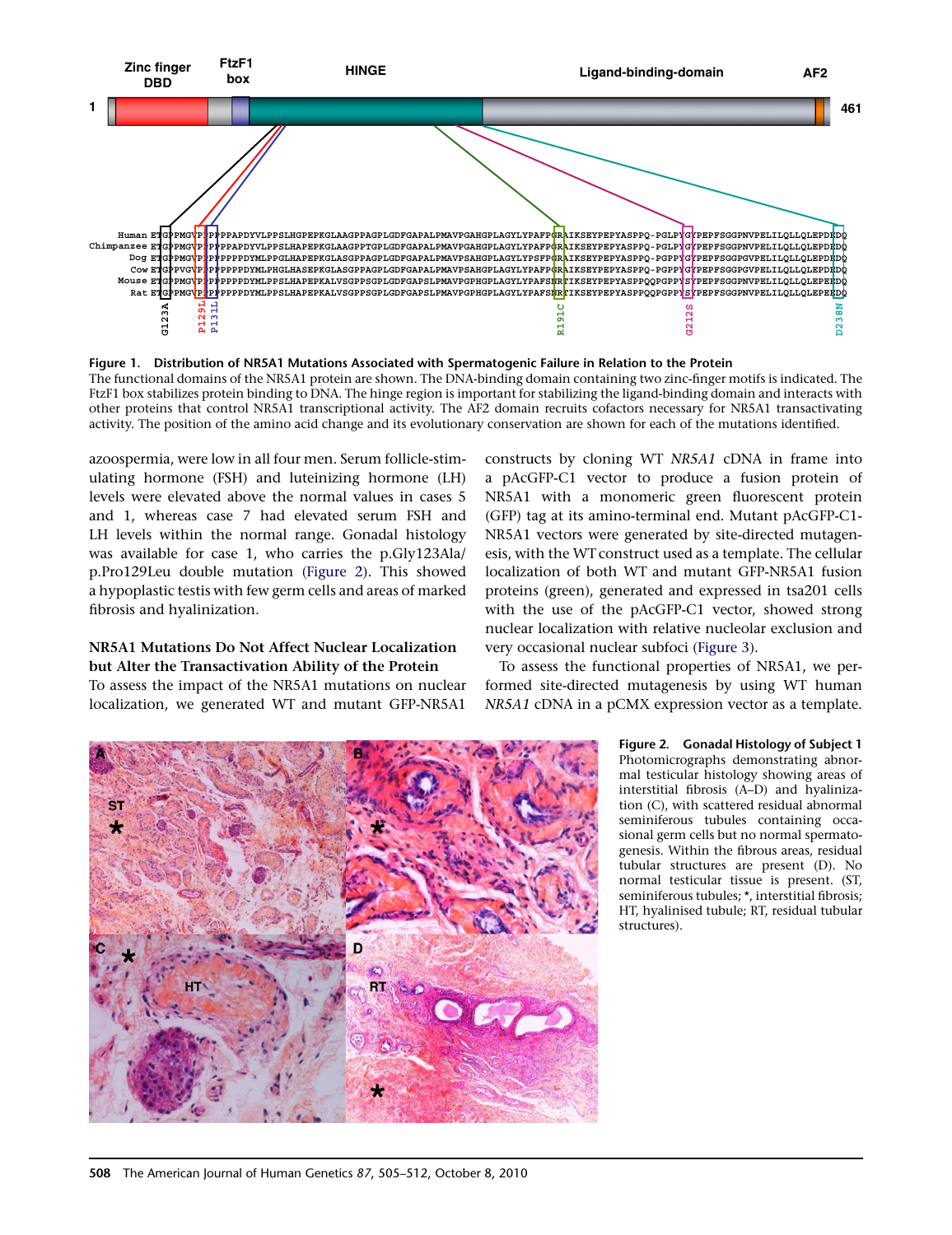<span id="page-4-0"></span>



Cellular localization of GFP-SF1 fusion proteins (green), generated and expressed in tsa201 cells with the use of a pAcGFP-C1 vector. WT NR5A1 shows strong nuclear localization, with relative nucleolar exclusion and very occasional nuclear subfoci. An expression and localization pattern similar to that of the WT was seen for all the other mutant proteins.

We have previously demonstrated that the NR5A1 p.Pro129Leu variant lacks transcriptional activity, and this mutant protein is associated with  $46,XX$  POI.<sup>[19](#page-6-0)</sup> The other mutant proteins had altered biological activity in cotransfection luciferase assays driven by NR5A1-dependent gonadal promoters. A quantitative reduction in the transactivation of both the Cyp11a1 (encoding P450scc) promoter and the AMH (encoding anti-Müllerian hormone) promoter was observed in transactivation assays of the mutations p.Pro131Leu, p.Arg191Cys, p.Gly212Ser, and p.Asp238Asn (NP\_004950) using HEK293T cells (Figures 4A and 4B). Similar results were obtained in transient gene expression assays using murine E14 embryonic stem cells (data available on request). These in vitro functional assays demonstrated that each mutation may lead to a functional disturbance of the NR5A1 protein and may affect the regulation of its downstream target genes during gonadal development and function.



Figure 4. Assays of NR5A1 Transcriptional Activity

The transcriptional activity of WT NR5A1 and variants associated with male infertility was studied with the use of  $Cyp11a1$  (A) and AMH (B) promoters in HEK293T cells. A previously described inactivating mutation of NR5A1, p.Gly35Glu, was included as a control in the transactivation studies. Results are expressed as a percentage of WT NR5A1 activity, which is considered to be 100%. Data represent the mean of three independent experiments, each performed in triplicate. The T bars represent the SEM.

## NR5A1 Mutation p.Asp238Asn Does Not Affect Sumoylation of NR5A1

The NR5A1 p.Asp238Asn mutation was analyzed for its ability to undergo sumoylation because it lies immediately carboxy terminal to a putative SUMO-binding motif. No difference was observed between the efficiency of pCMX-SF1 and pCMX-Asp238Asn for undergoing in vitro sumoylation (data available upon request).

## **Discussion**

In this study, we provide evidence that mutations in NR5A1 (encoding steroidogenic factor 1) are associated with unexplained severe spermatogenetic failure in otherwise healthy men. This considerably broadens the range of phenotypes associated with mutations in NR5A1, which to date have been reported only in association with more severe forms of gonadal dysgenesis or with significant genital anomalies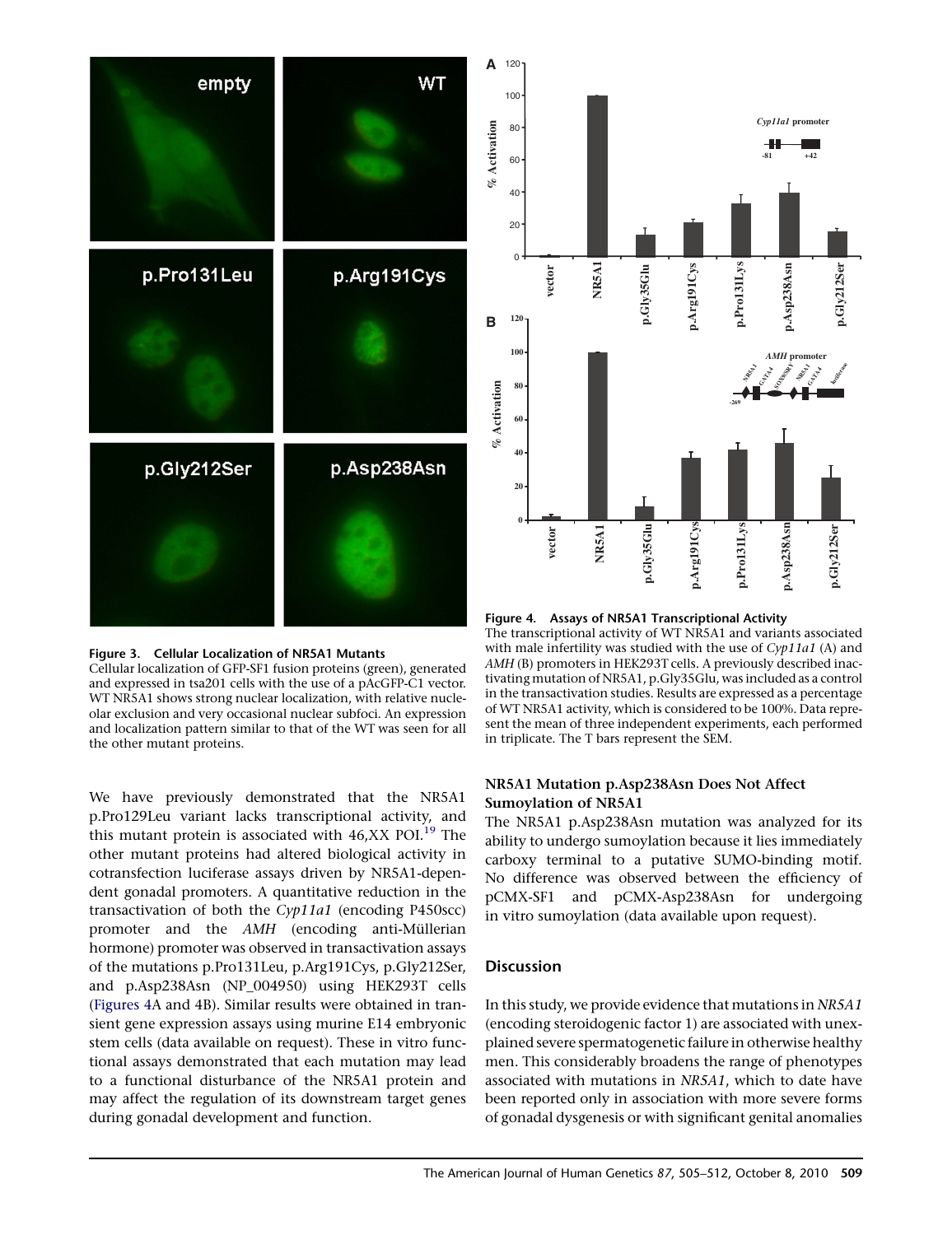such as penoscrotal hypospadias, anorchia, or unde-scended testes.<sup>[17](#page-6-0)</sup> These data therefore support the hypothesis of Skakkebaek and coworkers that a subset of men with spermatogenic failure have a mild form of testicular dysgenesis syndrome. $1,23$  Although male factor infertility is the primary presenting feature leading to medical evaluation in these cases, our data show that this subset of men with severe azoospermia may also be at risk of endocrine dysfunction and failing testosterone with increasing age. It is well established that approximately 12%–15% of men with idiopathic spermatogenic failure have reduced serum testosterone levels and elevated LH levels as compared to the normal range. $^{24}$  $^{24}$  $^{24}$  It has been proposed that some of these men may have mild forms of testicular dysgenesis.<sup>[24](#page-6-0)</sup> Our data suggest that those individuals with NR5A1 mutations may represent part of this group.

The mutations in NR5A1 reported here were all missense mutations in the hinge region or proximal ligand-binding domain of the protein. We found the p.Gly123Ala/ p.Pro129Leu double mutation in three individuals of Central or North African ancestry, and we have described this change previously in a West African girl with POI, suggesting that this mutation may be present at low levels in the general population.<sup>[19](#page-6-0)</sup> The transmission of the mutation may be explained by a progressive loss of gonadal function over time, so that fecundity is achieved in early adulthood before the development of spermatogenic failure. In this study, two men who carried this mutation presented with azoospermia at 37 and 42 yrs of age. Individual 3, who also carried this mutation, showed a progressive decline in both sperm quantity and quality over a 2 yr period, from 29 yrs to 31 yrs of age. This may represent a progressive aging phenomenon or may possibly represent different expression of the phenotype as a result of other genetic or environmental modifiers. The absence of this allelic variant in the control population suggests that this is not a frequent genetic alteration. Furthermore, the absence of any changes in NR5A1 after direct sequencing of more than 600 fertile or normospermic men suggests that rare allelic variants in this gene are not common, other than the well-described p.Gly146Ala polymorphism (rs1110061).

A number of molecular mechanisms may explain the spermatogenic failure associated with NR5A1 mutations. In the Nr5a1 Leydig cell-specific knockout, mice had hypoplastic testes in which the lumens of the seminiferous tubules failed to open and spermatogonia never developed into mature sperm.<sup>25</sup> These mice also showed reduced expression of two key genes in testosterone biosynthesis, Cyp11a and StAR.<sup>[25](#page-7-0)</sup> In a study of azoospermic patients, expression levels of NR5A1 in gonadal tissue correlated positively with serum testosterone concentrations, sug-gesting a direct connection between these two factors.<sup>[26](#page-7-0)</sup> Alternatively, impairment of reproductive function could result, in part at least, from anomalies of the anterior pituitary. Mice that lack Nr5a1 specifically in their pituitary have reduced levels of LH and  $FSH.<sup>27</sup>$  These mice show

marked hypogonadism with a reduction in testis volume, a decreased number of Leydig cells, and an absence of mature spermatids, resulting in infertility.<sup>[27](#page-7-0)</sup> However, our data show normal or elevated serum FSH and LH levels together with a normal or low testosterone level in men carrying an NR5A1 mutation that suggests a predominant testicular phenomenon.

We show that the NR5A1 mutants associated with male infertility show impaired activation of two of the NR5A1 target genes, AMH and Cyp11a1. Several molecular mechanisms could explain the germ cell loss associated with these mutations. The mutations fall within the hinge region (amino acids 95–225) and proximal portion of the LBD, and a number of physical interactions and functional activities have been mapped to this portion of the protein.[12](#page-6-0) Phosphorylation of Ser 203 in the hinge region enhances the interaction of GRIP1 and SMRT with the AF1 and AF2 regions of NR5A1, whereas sumoylation of lysines within the hinge region increases interactions with DEAD box proteins and results in transcriptional repression. $28,29$ NR5A1 stimulation of CYP17A1 expression is augmented by a direct physical interaction with the protein translin.<sup>[30](#page-7-0)</sup> This interaction is mediated through amino acids 170–225 of the hinge region of NR5A1.<sup>[30](#page-7-0)</sup> Modulation of NR5A1 transcriptional activation via the hinge region has also been described for the coactivator SRC-1, which potentiates the activity of SF-1 by utilizing the highly-conserved AF-2 hexamer at the C terminus of the protein and a proximal interaction domain at residues  $226-230$ .<sup>[16](#page-6-0)</sup> Finally, in vitro studies have suggested that NR5A1 receptor phosphorylation may be modulated by the herbicide atrazine, leading to disruption of NR5A1-related gene networks and potential alterations in endocrine development and function. $31$  The clustering of the mutations in a specific region of the molecule could suggest a common mechanism leading to germ cell loss, or even altered sensitivity to environmental disruptors, but additional studies of larger cohorts of infertile men are required to see whether such a genotype-phenotype correlation is robust.

We conclude that approximately 4% of men with otherwise unexplained severe spermatogenic failure carry mutations in NR5A1. The data also suggest that some forms of male infertility may be an indicator of mild testicular dysgenesis, underlining a need for careful clinical investigation of men presenting with infertility and incongruous testosterone and gonadotropin levels.

### Acknowledgments

This work is supported by grants from the Agence Nationale de la Recherche-GIS Institut des Maladies Rares (to K.M.), by a research grant (1-FY07-490) from the March of Dimes Foundation (to K.M.), by a research grant from the EuroDSD in the European Community's Seventh Framework Programme (FP7/2007–2013) under grant agreement no. 201444 (to J.C.A., K.M., and A.B.), by a research grant from the Portuguese Foundation for Science and Technology (to D.L.), by a research grant from the Agence de la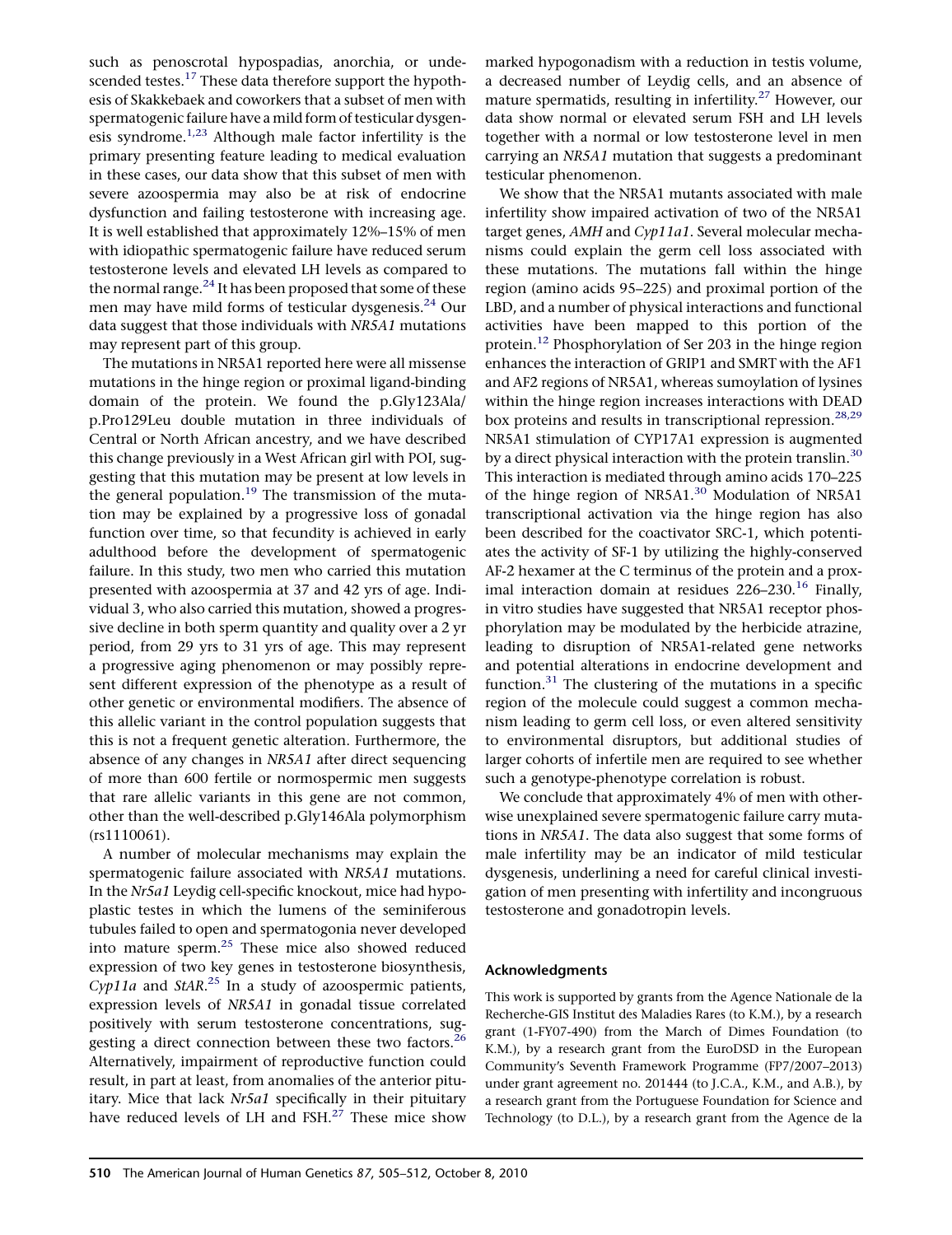<span id="page-6-0"></span>Biomedecine (to A.B.), by a studentship from Coordenacao de Aperfeicoamento de Pessoal de Nivel Superior (Capes, Brazil) (4798066; to B.F.-de-S.), and by a Wellcome Trust Senior Research Fellowship in Clinical Science (079666; to J.C.A.). The authors wish to thank the Biobank for Research on Human Reproduction GERMETHEQUE for contributing biomaterial for this study.

Received: July 18, 2010 Revised: September 5, 2010 Accepted: September 15, 2010 Published online: September 30, 2010

#### Web Resources

The URLs for data presented herein are as follows:

- HGDP-CEPH Human Genome Diversity Cell Line Panel, [http://](http://www.cephb.fr/HGDP-CEPH-Panel) [www.cephb.fr/HGDP-CEPH-Panel](http://www.cephb.fr/HGDP-CEPH-Panel)
- National Center for Biotechnology Information, [http://www.ncbi.](http://www.ncbi.nlm.nih.gov/) [nlm.nih.gov/](http://www.ncbi.nlm.nih.gov/)

Online Mendelian Inheritance in Man (OMIM), [http://www.ncbi.](http://www.ncbi.nlm.nih.gov/Omim/) [nlm.nih.gov/Omim/](http://www.ncbi.nlm.nih.gov/Omim/)

#### References

- 1. Skakkebaek, N.E., Jørgensen, N., Main, K.M., Rajpert-De Meyts, E., Leffers, H., Andersson, A.M., Juul, A., Carlsen, E., Mortensen, G.K., Jensen, T.K., and Toppari, J. (2006). Is human fecundity declining? Int. J. Androl. 29, 2–11.
- 2. Nyboe Andersen, A., and Erb, K. (2006). Register data on Assisted Reproductive Technology (ART) in Europe including a detailed description of ART in Denmark. Int. J. Androl. 29, 12–16.
- 3. Jørgensen, N., Asklund, C., Carlsen, E., and Skakkebaek, N.E. (2006). Coordinated European investigations of semen quality: results from studies of Scandinavian young men is a matter of concern. Int. J. Androl. 29, 54–61, discussion 105–108.
- 4. Tuerlings, J.H., van Golde, R.J., Oudakker, A.R., Yntema, H.G., and Kremer, J.A. (2002). Familial oligoasthenoteratozoospermia: evidence of autosomal dominant inheritance with sexlimited expression. Fertil. Steril. 77, 415–418.
- 5. Cantú, J.M., Rivas, F., Hernández-Jáuregui, P., Díaz, M., Cortés-Gallegos, V., Vaca, G., Velázquez, A., and Ibarra, B. (1981). Meiotic arrest at first spermatocyte level: a new inherited infertility disorder. Hum. Genet. 59, 380–385.
- 6. Gianotten, J., Westerveld, G.H., Leschot, N.J., Tanck, M.W., Lilford, R.J., Lombardi, M.P., and van der Veen, F. (2004). Familial clustering of impaired spermatogenesis: no evidence for a common genetic inheritance pattern. Hum. Reprod. 19, 71–76.
- 7. McLachlan, R.I., and O'Bryan, M.K. (2010). Clinical Review#: State of the art for genetic testing of infertile men. J. Clin. Endocrinol. Metab. 95, 1013–1024.
- 8. O'Flynn O'Brien, K.L., Varghese, A.C., and Agarwal, A. (2010). The genetic causes of male factor infertility: a review. Fertil. Steril. 93, 1–12.
- 9. Morohashi, K., Honda, S., Inomata, Y., Handa, H., and Omura, T. (1992). A common trans-acting factor, Ad4-binding protein, to the promoters of steroidogenic P-450s. J. Biol. Chem. 267, 17913–17919.
- 10. Luo, X., Ikeda, Y., and Parker, K.L. (1994). A cell-specific nuclear receptor is essential for adrenal and gonadal development and sexual differentiation. Cell 77, 481–490.
- 11. Krylova, I.N., Sablin, E.P., Moore, J., Xu, R.X., Waitt, G.M., MacKay, J.A., Juzumiene, D., Bynum, J.M., Madauss, K., Montana, V., et al. (2005). Structural analyses reveal phosphatidyl inositols as ligands for the NR5 orphan receptors SF-1 and LRH-1. Cell 120, 343–355.
- 12. Hoivik, E.A., Lewis, A.E., Aumo, L., and Bakke, M. (2010). Molecular aspects of steroidogenic factor 1 (SF-1). Mol. Cell. Endocrinol. 315, 27–39.
- 13. Sablin, E.P., Blind, R.D., Krylova, I.N., Ingraham, J.G., Cai, F., Williams, J.D., Fletterick, R.J., and Ingraham, H.A. (2009). Structure of SF-1 bound by different phospholipids: evidence for regulatory ligands. Mol. Endocrinol. 23, 25–34.
- 14. Ikeda, Y., Shen, W.H., Ingraham, H.A., and Parker, K.L. (1994). Developmental expression of mouse steroidogenic factor-1, an essential regulator of the steroid hydroxylases. Mol. Endocrinol. 8, 654–662.
- 15. Hanley, N.A., Ball, S.G., Clement-Jones, M., Hagan, D.M., Strachan, T., Lindsay, S., Robson, S., Ostrer, H., Parker, K.L., and Wilson, D.I. (1999). Expression of steroidogenic factor 1 and Wilms' tumour 1 during early human gonadal development and sex determination. Mech. Dev. 87, 175–180.
- 16. Morohashi, K., Iida, H., Nomura, M., Hatano, O., Honda, S., Tsukiyama, T., Niwa, O., Hara, T., Takakusu, A., Shibata, Y., et al. (1994). Functional difference between Ad4BP and ELP, and their distributions in steroidogenic tissues. Mol. Endocrinol. 8, 643–653.
- 17. Lin, L., and Achermann, J.C. (2008). Steroidogenic factor-1 (SF-1, Ad4BP, NR5A1) and disorders of testis development. Sex Dev. 2, 200–209.
- 18. Sekido, R., and Lovell-Badge, R. (2008). Sex determination involves synergistic action of SRY and SF1 on a specific Sox9 enhancer. Nature 453, 930–934.
- 19. Lourenço, D., Brauner, R., Lin, L., De Perdigo, A., Weryha, G., Muresan, M., Boudjenah, R., Guerra-Junior, G., Maciel-Guerra, A.T., Achermann, J.C., et al. (2009). Mutations in NR5A1 associated with ovarian insufficiency. N. Engl. J. Med. 360, 1200–1210.
- 20. Lin, L., Philibert, P., Ferraz-de-Souza, B., Kelberman, D., Homfray, T., Albanese, A., Molini, V., Sebire, N.J., Einaudi, S., Conway, G.S., et al. (2007). Heterozygous missense mutations in steroidogenic factor 1 (SF1/Ad4BP, NR5A1) are associated with 46,XY disorders of sex development with normal adrenal function. J. Clin. Endocrinol. Metab. 92, 991–999.
- 21. Ito, M., Achermann, J.C., and Jameson, J.L. (2000). A naturally occurring steroidogenic factor-1 mutation exhibits differential binding and activation of target genes. J. Biol. Chem. 275, 31708–31714.
- 22. Kirsh, O., Seeler, J.S., Pichler, A., Gast, A., Müller, S., Miska, E., Mathieu, M., Harel-Bellan, A., Kouzarides, T., Melchior, F., and Dejean, A. (2002). The SUMO E3 ligase RanBP2 promotes modification of the HDAC4 deacetylase. EMBO J. 21, 2682–2691.
- 23. Wohlfahrt-Veje, C., Main, K.M., and Skakkebaek, N.E. (2009). Testicular dysgenesis syndrome: foetal origin of adult reproductive problems. Clin. Endocrinol. (Oxf.) 71, 459–465.
- 24. Andersson, A.M., Jørgensen, N., Frydelund-Larsen, L., Rajpert-De Meyts, E., and Skakkebaek, N.E. (2004). Impaired Leydig cell function in infertile men: a study of 357 idiopathic infertile men and 318 proven fertile controls. J. Clin. Endocrinol. Metab. 89, 3161–3167.